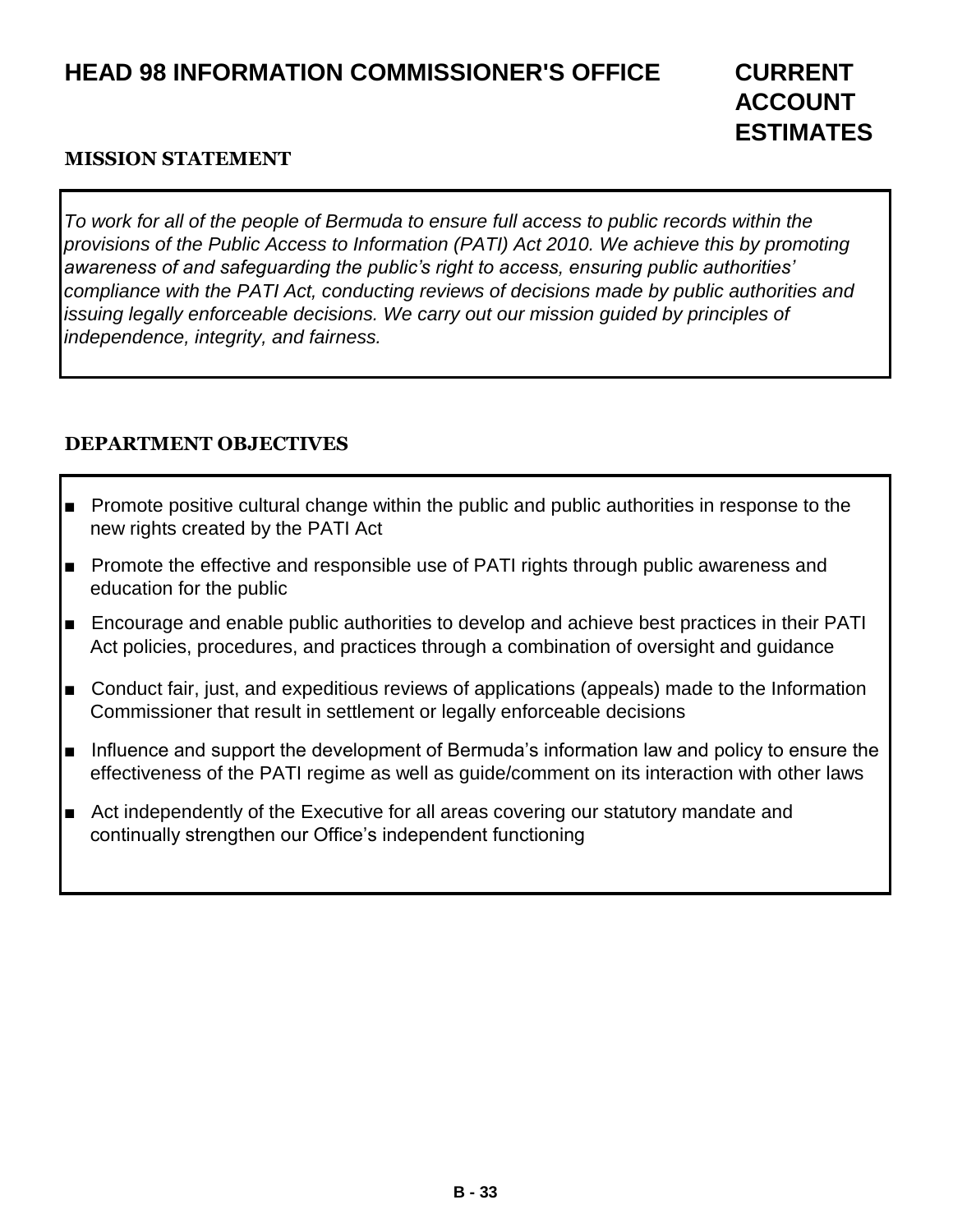# **HEAD 98 INFORMATION COMMISSIONER'S OFFICE CURRENT**

# **ACCOUNT ESTIMATES**

#### **GENERAL SUMMARY**

| <b>IPROG</b> | <b>EXPENDITURE</b><br><b>IBUSINESS UNIT</b>                                                                                             | 2017/18                         | 2018/19                           | 2018/19               | 2019/20                                   | <b>DIFFERENCE</b><br>2018/19<br><b>VS</b> |                   |
|--------------|-----------------------------------------------------------------------------------------------------------------------------------------|---------------------------------|-----------------------------------|-----------------------|-------------------------------------------|-------------------------------------------|-------------------|
| (1)          | <b>DESCRIPTION</b><br>(2)                                                                                                               | <b>ACTUAL</b><br>(\$000)<br>(3) | <b>ORIGINAL</b><br>(\$000)<br>(4) | (\$000)<br>(5)        | <b>REVISED ESTIMATE</b><br>(\$000)<br>(6) | 2019/20<br>(\$000)<br>(7)                 | %<br>(8)          |
| 9801         | <b>GENERAL</b><br>108000 ADMINISTRATION<br>108010 APPLICATIONS (APPEALS)<br>108020 COMPLIANCE/BEST PRACTICES<br>108030 PUBLIC AWARENESS | 843<br>0                        | 823<br>56<br>59<br>19             | 926<br>34<br>60<br>17 | 885<br>50<br>15                           | 62<br>(6)<br>(52)<br>(4)                  | 8<br>(11)<br>(88) |
|              | <b>TOTAL</b>                                                                                                                            | 846                             | 957                               | 1,037                 | 957                                       |                                           | (21)<br>$\bf{0}$  |

#### **SUBJECTIVE ANALYSIS OF CURRENT ACCOUNT ESTIMATES**

|     | <b>EXPENDITURE</b>                  |              |               |                 |                | <b>DIFFERENCE</b> |           |             |
|-----|-------------------------------------|--------------|---------------|-----------------|----------------|-------------------|-----------|-------------|
|     |                                     |              |               |                 |                |                   | 2018/19   |             |
|     |                                     |              | 2017/18       | 2018/19         | 2018/19        | 2019/20           | <b>VS</b> |             |
|     | <b>OBJECT CODE DESCRIPTION</b>      |              | <b>ACTUAL</b> | <b>ORIGINAL</b> | <b>REVISED</b> | <b>ESTIMATE</b>   | 2019/20   |             |
|     |                                     |              | (\$000)       | (\$000)         | (\$000)        | (\$000)           | (\$000)   | %           |
| (1) | (2)                                 |              | (3)           | (4)             | (5)            | (6)               | (7)       | (8)         |
|     |                                     |              |               |                 |                |                   |           |             |
|     | <b>SALARIES</b>                     |              | 521           | 608             | 575            | 735               | 127       | 21          |
|     | <b>TRAINING</b>                     |              | 5             | 25              | 29             | 4                 | (21)      | (84)        |
|     | <b>TRAVEL</b>                       |              | 14            | 18              | 19             | 9                 | (9)       | (50)        |
|     | <b>COMMUNICATIONS</b>               |              | 10            | 25              | 25             | 22                | (3)       | (12)        |
|     | <b>ADVERTISING &amp; PROMOTIONS</b> |              | 3             | 19              | 8              | 8                 | (11)      | (58)        |
|     | PROFESSIONAL SERVICES               |              | 239           | 186             | 291            | 116               | (70)      | (38)        |
|     | <b>RENTALS</b>                      |              |               | $\Omega$        | 5              |                   |           | $\Omega$    |
|     | <b>REPAIR AND MAINTENANCE</b>       |              | 17            | 26              | 19             | 12                | (14)      | (54)        |
|     | <b>ENERGY</b>                       |              |               | 8               | 2              |                   | (1)       | (13)        |
|     | <b>MATERIALS &amp; SUPPLIES</b>     |              | 27            | 34              | 27             | 16                | (18)      | (53)        |
|     | EQUIPMT. (MINOR CAPITAL)            |              | 6             | $\overline{2}$  | 30             | 16                | 14        | 700         |
|     | <b>OTHER EXPENSES</b>               |              | 2             | 6               |                | 5                 | (1)       | (17)        |
|     |                                     | <b>TOTAL</b> | 846           | 957             | 1,037          | 957               | 0         | $\mathbf 0$ |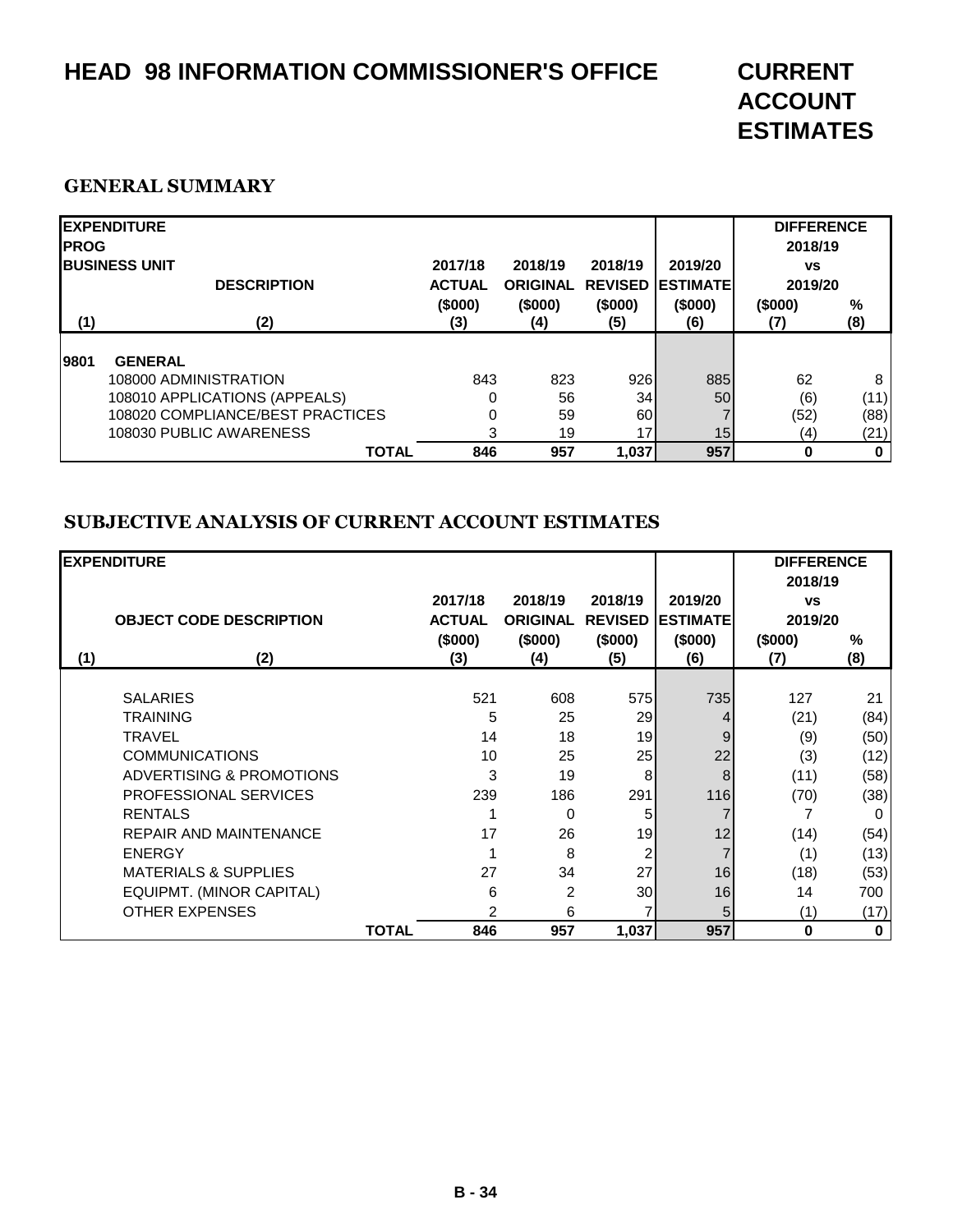**ACCOUNT ESTIMATES**

#### **EMPLOYEE NUMBERS (FULL-TIME EQUIVALENTS)**

|                       |                    |              |               |         |         |                                  | <b>DIFFERENCE</b><br>2018/19 |     |
|-----------------------|--------------------|--------------|---------------|---------|---------|----------------------------------|------------------------------|-----|
|                       |                    |              | 2017/18       | 2018/19 | 2018/19 | 2019/20                          | <b>VS</b>                    |     |
| <b>IBUSINESS UNIT</b> |                    |              | <b>ACTUAL</b> |         |         | <b>ORIGINAL REVISED ESTIMATE</b> | 2019/20                      |     |
|                       | <b>DESCRIPTION</b> |              |               |         |         |                                  |                              | %   |
| (1)                   | (2)                |              | (3)           | (4)     | (5)     | (6)                              |                              | (8) |
|                       |                    |              |               |         |         |                                  |                              |     |
| 108000                | ADMINISTRATION     |              |               | 5       |         | 6                                |                              | 20  |
|                       |                    | <b>TOTAL</b> |               |         |         |                                  |                              | 20  |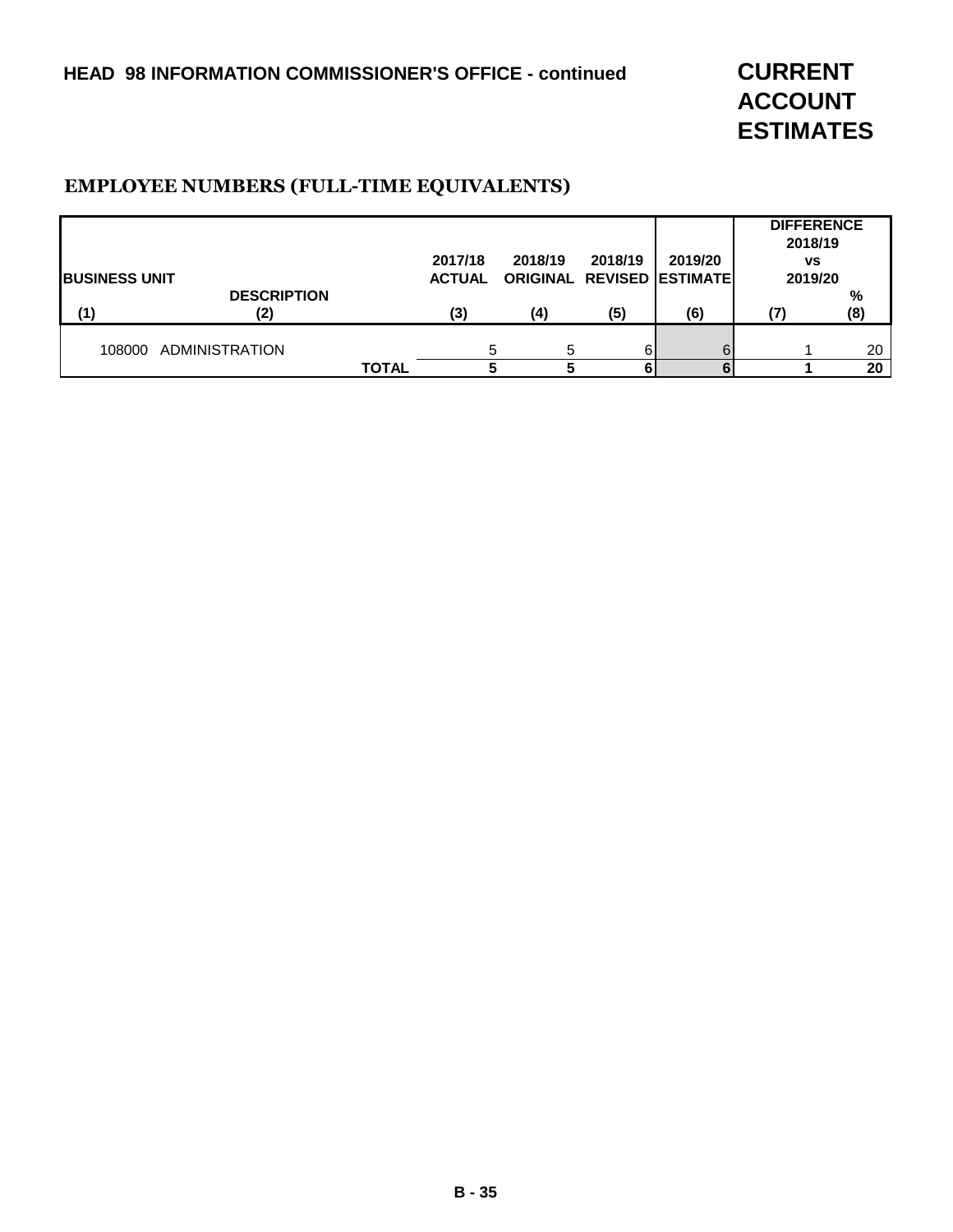# **HEAD 98 INFORMATION COMMISSIONER'S OFFICE - continued**

#### **Performance Measures**

| <b>MEASURE/INDICATOR</b>                                                                                                                                                                                                       | <b>ACTUAL</b><br><b>OUTCOME</b><br>2017/18 | <b>ORIGINAL</b><br><b>FORECAST</b><br>2018/19 | <b>REVISED</b><br><b>FORECAST</b><br>2018/19 | <b>TARGET</b><br><b>OUTCOME</b><br>2019/20   |
|--------------------------------------------------------------------------------------------------------------------------------------------------------------------------------------------------------------------------------|--------------------------------------------|-----------------------------------------------|----------------------------------------------|----------------------------------------------|
| <b>BUSINESS UNIT: 108000 ADMINISTRATION</b>                                                                                                                                                                                    |                                            |                                               |                                              |                                              |
| Publish and file with the Legislature the ICO's s.58 Annual<br>Report by 31 March                                                                                                                                              | Laid before<br>Parliament in July<br>2018  | Lay before<br>Parliament by 31<br>March 2019  | Lay before<br>Parliament by 31<br>March 2019 | Lay before<br>Parliament by 31<br>March 2020 |
| Complete yearly review of internal guides, procedures, and<br>policy manuals and publish revised editions by 31 December                                                                                                       | Not Achieved                               | 31 December<br>2018                           | 31 March 2019                                | 31 December<br>2019                          |
| Information Commissioner to attend 3 overseas<br>training/conferences/meetings per year<br>Records Management Training/Conference<br>Information rights law conference<br>$\epsilon$<br>Management/information rights training | 1 Conference<br>Attended                   | 31 March 2019                                 | 2 Conferences<br>Attended                    | 3 Attended                                   |
| Operational staff to attend one overseas<br>training/conference/meeting per year<br>Information rights training<br><b>Records Management Training</b><br>Mediation/investigation training<br>Information rights law conference | Achieved                                   | 31 March 2019                                 | Achieved                                     | Achieve by 31<br>March 2020                  |
| ICO to host 3 volunteers, interns, and/or work shadow<br>candidates per year                                                                                                                                                   | 0                                          | 3                                             | 1                                            | 3                                            |
| Complete electronic and security audit by 31 September 2016                                                                                                                                                                    | Not Achieved                               | Complete by 31<br>March 2019                  | Discontinue                                  | Discontinue                                  |
| Conduct monthly internal education sessions on best practices,<br>information rights principles, or other professional development<br>topics                                                                                   | 6                                          | 12                                            | 6                                            | 12                                           |
| Receive unqualified audit and publish Financial Statements                                                                                                                                                                     | New measure                                | New measure                                   | New measure                                  | FY 2018-19<br>published by<br>October 2020   |
| Document application of new skill, knowledge or other value<br>obtained from conferences and training attended by Information<br>Commissioner and staff                                                                        | New measure                                | New measure                                   | New measure                                  | 100%                                         |
| <b>BUSINESS UNIT: 108010 APPLICATIONS (APPEALS)</b>                                                                                                                                                                            |                                            |                                               |                                              |                                              |
| Requesters make appeals to the Information Commissioner of<br>negative decisions by the heads of authority                                                                                                                     | 90%                                        | 60%                                           | 60%                                          | 70%                                          |
| Acknowledge receipt of applications for review within 5 days                                                                                                                                                                   | 100%                                       | 100%                                          | 100%                                         | 100%                                         |
| Complete validation of applications for review within 3 weeks                                                                                                                                                                  | 65%                                        | 95%                                           | 75%                                          | 85%                                          |
| Compete and close valid applications within 4 months                                                                                                                                                                           | 0%                                         | 80%                                           | 25%                                          | 40%                                          |
| Publish Information Commissioner's decisions on www.ico.bm<br>website within 10 days of being issued                                                                                                                           | 100%                                       | 100%                                          | 100%                                         | 100%                                         |
| Number of judicial review cases appealed against decisions by<br>the Information Commissioner                                                                                                                                  | 0%                                         | 10%                                           | 10%                                          | 10%                                          |
| Reduce the number of invalid applications submitted to the<br><b>Information Commissioner</b>                                                                                                                                  |                                            | Discontinued                                  |                                              |                                              |
| Maintain strict confidentiality with respect to the ICO's work on<br>reviews and comply with statutory confidentiality obligations                                                                                             | 100%                                       | 100%                                          | 100%                                         | 100%                                         |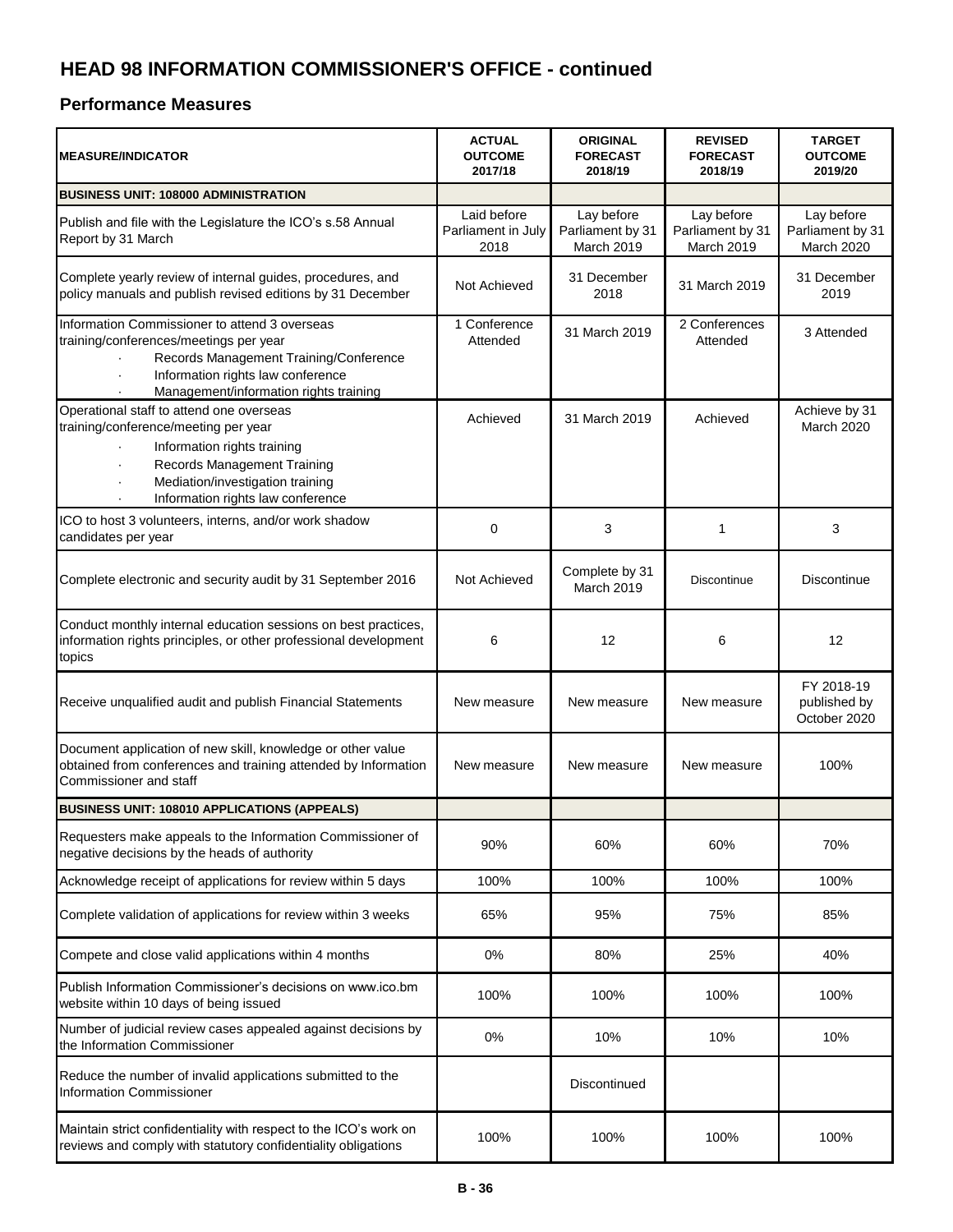# **HEAD 98 INFORMATION COMMISSIONER'S OFFICE - continued**

#### **Performance Measures**

| <b>MEASURE/INDICATOR</b>                                                                                                                                                                 | <b>ACTUAL</b><br><b>OUTCOME</b><br>2017/18 | <b>ORIGINAL</b><br><b>FORECAST</b><br>2018/19 | <b>REVISED</b><br><b>FORECAST</b><br>2018/19 | <b>TARGET</b><br><b>OUTCOME</b><br>2019/20 |
|------------------------------------------------------------------------------------------------------------------------------------------------------------------------------------------|--------------------------------------------|-----------------------------------------------|----------------------------------------------|--------------------------------------------|
| <b>BUSINESS UNIT: 108020 COMPLIANCE/BEST PRACTICES</b>                                                                                                                                   |                                            |                                               |                                              |                                            |
| Publish all current Information Statements in publicly available<br>database on www.ico.bm website by 1 August                                                                           | 100%                                       | 100%                                          | 100%                                         | 100%                                       |
| Conduct audit review for compliance of Information Statements<br>by 28 February                                                                                                          | Not Achieved                               | 95%                                           | Not Achieved                                 | 75%                                        |
| Complete investigations under s.57 within 4 months                                                                                                                                       | Not Applicable                             | 95%                                           | 95%                                          | 95%                                        |
| Complete project plan for the ICO's s.57(1) report on two-year<br>review and investigation into general operation of the PATI Act<br>across public authorities by 31 September 2016      |                                            | Discontinued                                  |                                              |                                            |
| Begin ICO's review and investigation into general operation of<br>the PATI Act across public authorities as required by s. 57(1) two<br>years after Act comes into operation             |                                            | Discontinued                                  |                                              |                                            |
| Complete yearly review of existing ICO guidelines on the<br>application of the PATI Act exemptions and other PATI Act<br>provisions and publish revised editions by 31 March             |                                            | Complete by 31<br>March 2018                  | Complete by 31<br>March 2019                 | Complete by 31<br>March 2020               |
| Organise and deliver quarterly best practice, leadership, and/or<br>good governance events for public authorities                                                                        | 0                                          | 4                                             | 4                                            | 4                                          |
| Develop self-assessment tool for public authorities to improve<br>their Information Statements                                                                                           | <b>New Measure</b>                         | Publish by 31<br>March 2018                   | Publish by 31<br>March 2019                  | <b>Discontinue</b>                         |
| Respond to enquiries from public authorities on general<br>questions about the PATI Act and its provisions                                                                               | 30                                         | 100                                           | 40                                           | 100                                        |
| Provide official comment or consultation on draft legislation,<br>statutory provisions and practice codes which impact PATI Act or<br>Regulations, or the right to access public records | Ongoing                                    | Ongoing                                       | Ongoing                                      | Ongoing                                    |
| Propose beneficial legislative amendments to strengthen the<br>PATI Act and Regulations                                                                                                  | Ongoing                                    | Ongoing                                       | Ongoing                                      | Ongoing                                    |
| <b>BUSINESS UNIT: 108030 PUBLIC AWARENESS</b>                                                                                                                                            |                                            |                                               |                                              |                                            |
| Conduct general public education sessions on using the PATI<br>Act (outside of Right to Know Day activities)                                                                             | 1                                          | $\overline{c}$                                | 1                                            | 1                                          |
| Conduct targeted education sessions to interest groups                                                                                                                                   | 1                                          | 10                                            | 5                                            | 10                                         |
| Collaborate with local charities/advocacy organisations to co-<br>sponsor public awareness event on information rights                                                                   | 1                                          | 1                                             | 0                                            | 1                                          |
| Feedback from education sessions rated good or excellent                                                                                                                                 | 95%                                        | 90%                                           | 90%                                          | 90%                                        |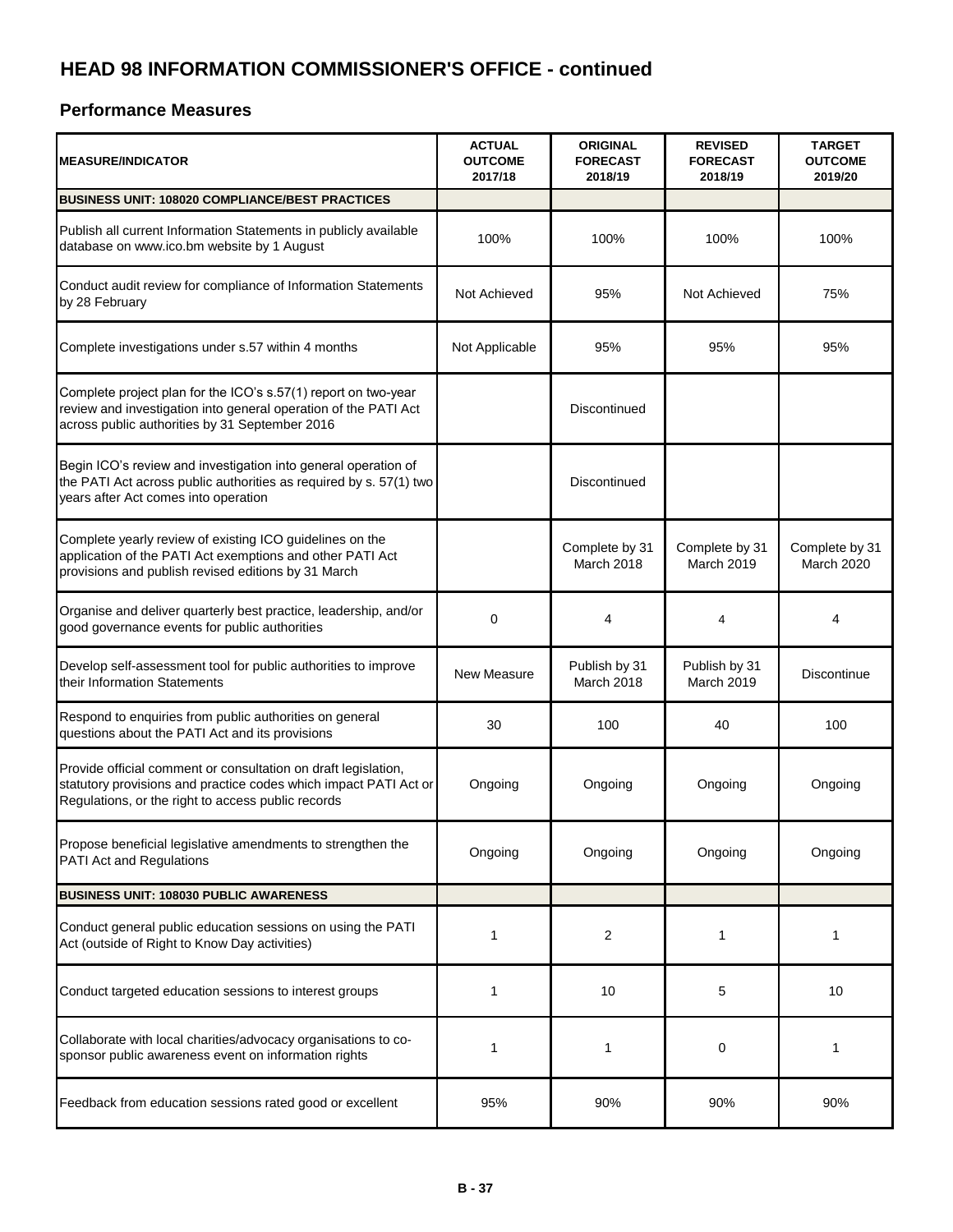# **HEAD 98 INFORMATION COMMISSIONER'S OFFICE - continued**

#### **Performance Measures**

| <b>MEASURE/INDICATOR</b>                                                                                                                                                          | <b>ACTUAL</b><br><b>OUTCOME</b><br>2017/18 | <b>ORIGINAL</b><br><b>FORECAST</b><br>2018/19 | <b>REVISED</b><br><b>FORECAST</b><br>2018/19 | <b>TARGET</b><br><b>OUTCOME</b><br>2019/20 |
|-----------------------------------------------------------------------------------------------------------------------------------------------------------------------------------|--------------------------------------------|-----------------------------------------------|----------------------------------------------|--------------------------------------------|
| BUSINESS UNIT: 108030 PUBLIC AWARENESS - cont.                                                                                                                                    |                                            |                                               |                                              |                                            |
| Conduct public educational events to commemorate Right to<br>Know Day on 28 September                                                                                             | 1                                          | 4                                             | $\Omega$                                     | $\mathbf{1}$                               |
| Conduct media interviews to commemorate Right to Know Day on<br>28 September                                                                                                      | $\mathbf{0}$                               | 4                                             | 0                                            | 2                                          |
| Sponsor secondary school essay, photo, or video contest for Right<br>to Know Day                                                                                                  | 0                                          | 1                                             | 0                                            | 1                                          |
| Engage in media interviews by Information Commissioner to<br>promote awareness of PATI Act                                                                                        |                                            | Discontinued                                  |                                              |                                            |
| Social media ad campaigns outreach                                                                                                                                                | 13,500 people                              | 60,000 people                                 | 15,000 people                                | 50,000 people                              |
| Social media ad post engagements                                                                                                                                                  | 200 engagements                            | 800 engagements                               | 300 engagements                              | 800<br>engagements                         |
| Number of Google analytic sessions on ICO website                                                                                                                                 | 5,718                                      | 7,000                                         | 1,500                                        | 7,000                                      |
| Average duration of Google analytic sessions on ICO website                                                                                                                       | 2:21 minutes                               | 2:30 minutes                                  | 2:30 minutes                                 | 2:30 minutes                               |
| Translate our public guides and flyers into Portuguese                                                                                                                            | Ongoing                                    | Ongoing                                       | Ongoing                                      | Ongoing                                    |
| Conduct annual research survery of public's awareness of PATI<br>rights                                                                                                           | 1                                          | 1                                             | 1                                            | Discontinue                                |
| Annual research survey shows increase in public's awareness of<br>PATI rights                                                                                                     | New measure                                | New measure                                   | New measure                                  | 5% increase                                |
| Respond to enquiries from the public on questions concerning the<br>PATI Act and their rights                                                                                     | 30                                         | 100                                           | 40                                           | 100                                        |
| Develop and produce public awareness videos on PATI rights                                                                                                                        | $\mathbf 0$                                | $\mathbf{1}$                                  | 0                                            | $\mathbf{1}$                               |
| Develop and publish educational materials on information rights<br>for primary, middle, and secondary school students (with a set of<br>learning materials for each age grouping) | Ongoing                                    | Ongoing                                       | Ongoing                                      | Ongoing                                    |